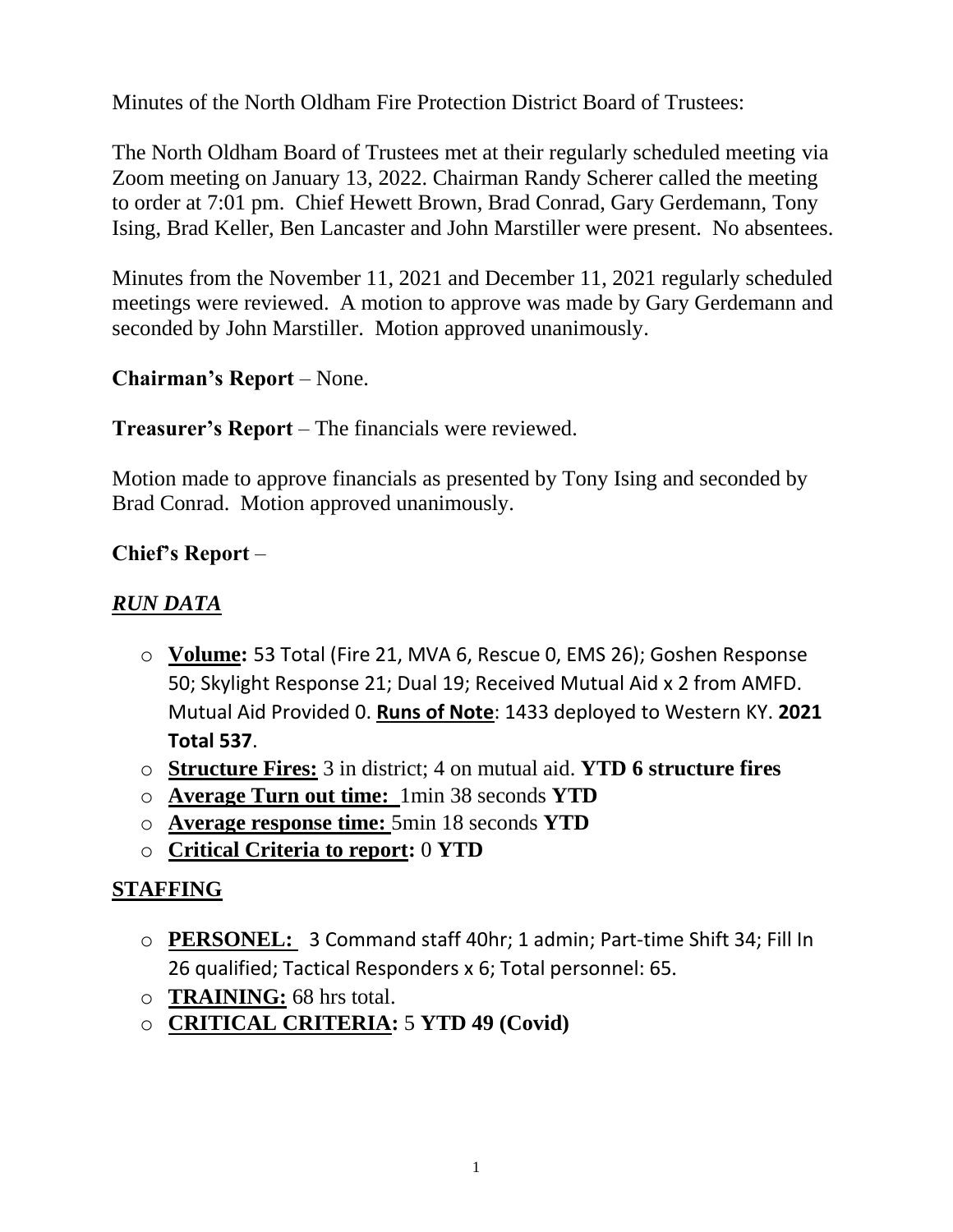# **EQUIPMENT AND ASSETS**

- o **Maintenance:** 1455 ladder hydrolics failed and were rebuilt. Airhandler/furnance needs to be replaced this is one out of seven.
- o **Facilities:** December/January New Training and Skylight computers. Door security software/hardware crashed and has been replaced. LED light replacement in bay and hallways is complete.
- o **Critical Criteria:** 0 **YTD**
- o New position at Skylight at 90%.
- o Training burn with LAFD on December 5<sup>th</sup> went well.
- o 1433 deployed to Western KY to aid in the tornado relief for 2 days.
- o Promoted Tim Conway to Operations Major and Jim Sohan to Training Captain.
- $\circ$  Yearly wage increase of 25 cents went into effect January 1st.
- o Chiefs meeting canceled for January.

### **Old Business**-

Skylight Station/EMS station: Met with the EMS board to discuss outlook planning.

Accountant/Audit: Contracted Amick & Company for this year's audit. Audit should be completed by next meeting.

#### **New Business** –

Board Schedule: Discussed items for board consideration for the winter and spring of 2022.

## **Public Comment** –

None.

Motion made to go into executive session by Randy Scherer and seconded by Gary Gerdemann. Motion passed unanimously.

Motion made to return to regular session by Randy Scherer seconded by Gary Gerdemann. Motion passed unanimously.